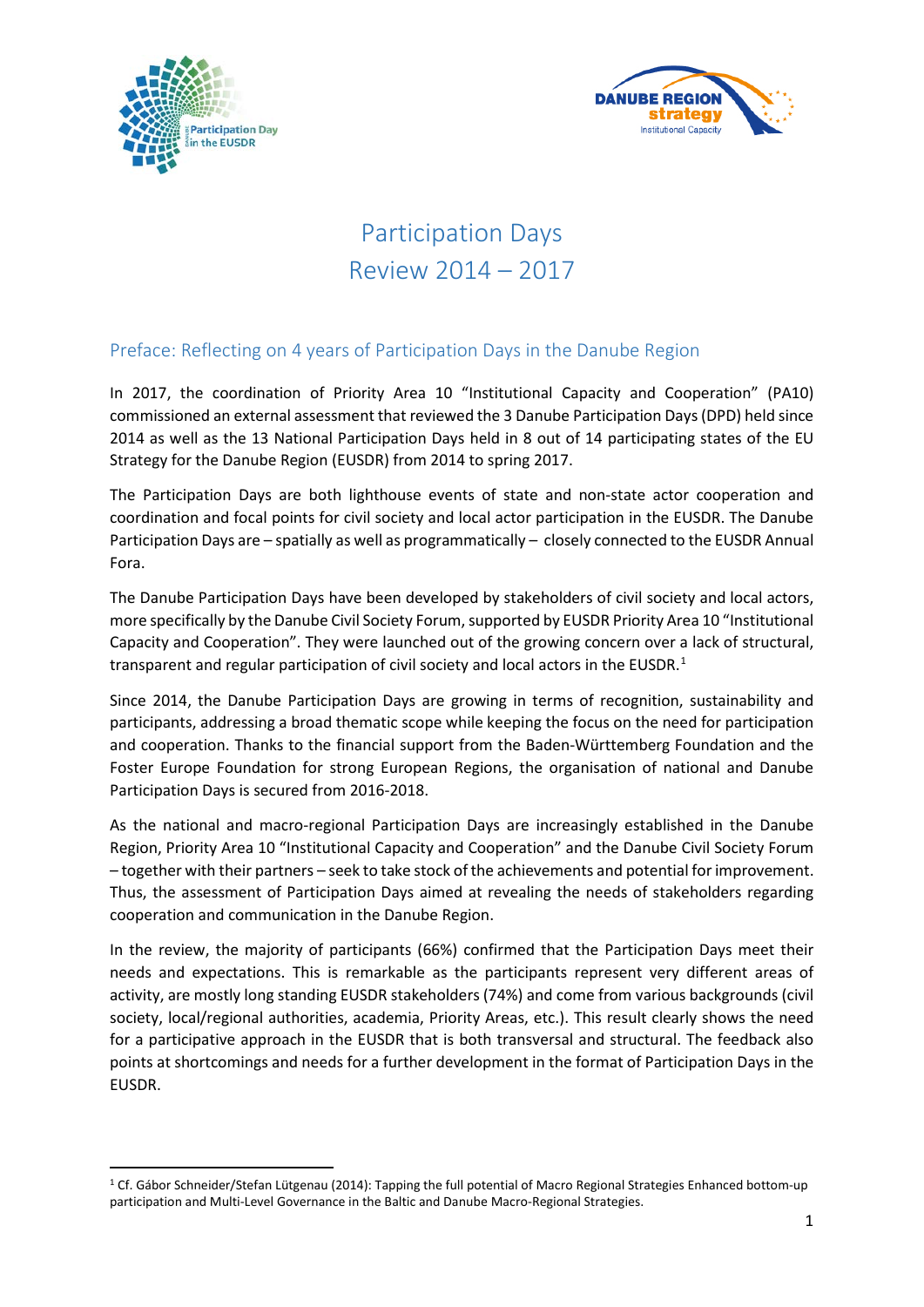



On the one hand, there is a demand for deepened and enlarged participation at the Participation Days (especially at national level) and for a stronger involvement of national (EUSDR National Coordinators, governments, parliaments, national agencies etc.) and supra-national actors (European Commission, international financial institutions, European Parliament). On the other hand, concrete information and support for cooperation, networking, project development and financing are deemed as insufficient in the Danube Region and are recommended to be further promoted. The need for capacity building was voiced several times, as well as the wish for more national workshops, more interaction in between the events as well as a better dissemination of information.

Better and intensified communication as well as interaction between Danube Participation Days and National Participation Days are essential to further the process of participation and create sustainable results. An even larger participation of NGOs as well as programs offering practical support would definitely enrich the Participation Days. However, larger events and structures need larger resources. One of the tasks of the EU Strategy for the Danube Region is to include Civil Society and Local Actors in its implementation, and therefore it has to step up its efforts to provide the necessary resources.

The upcoming 4th Danube Participation Day in Budapest on 18 October at the Andrassy University will introduce the *Agenda for Participation in EU macro-regional strategies*. The Agenda for Participation aims at moving from project to process, to proceed from an event-oriented approach to an on-going cross-sectoral process overarching more than one macro-regional strategy. This new approach is very much in line with the essences of the demands expressed in the present assessment and will contribute to stronger cooperation and better communication beyond the Participation Days.

DI Rudolf Schicker

EUSDR Priority Area Coordinator 10 "Institutional Capacity and Cooperation" City of Vienna

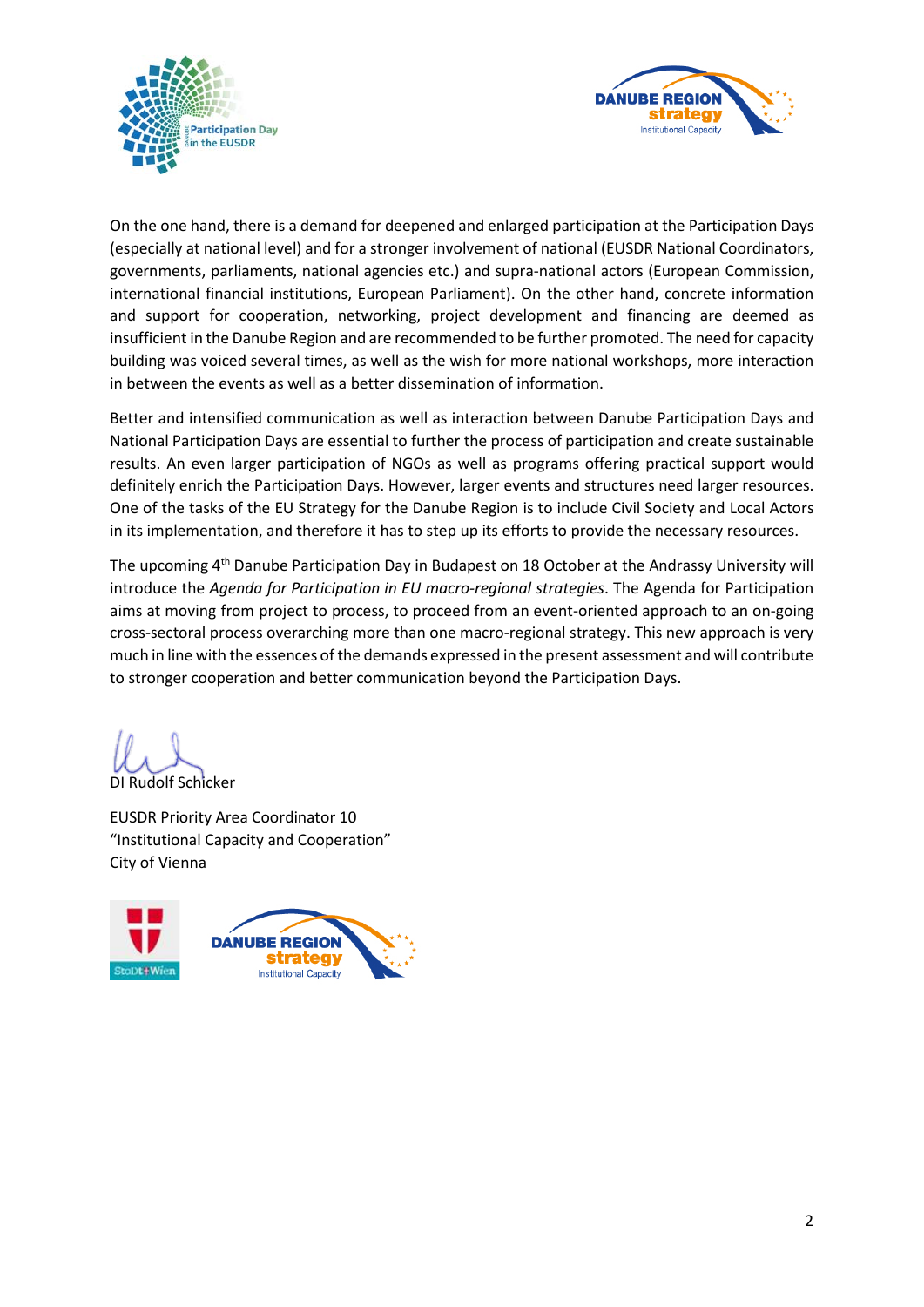



# **Contents**

| 2.3 |  |  |  |
|-----|--|--|--|
|     |  |  |  |
|     |  |  |  |
|     |  |  |  |
|     |  |  |  |

# <span id="page-2-0"></span>1. Introduction

The Participation Days event format was established in 2014 by EU Strategy for the Danube Region (EUSDR) Priority Area 10 *Institutional Capacity and Cooperation* (PA10) and the Danube Civil Society Forum (DCSF). It has resulted in numerous Danube and National Participation Days held in various countries of the Danube Region.

The Participation Days are embedded in the targets set by PA10, concretely in PA10's target to ensure that 80 % of partner countries involve national, regional and local authorities and civil society organizations through national hearings in cooperation with the EUSDR National Coordinators. In a larger context, this target is meant to contribute to "improve trust of citizens and stakeholders in political authorities", "establish a Danube Civil Society Forum", and "ensure sufficient information flow and exchange at all levels".<sup>[2](#page-2-1)</sup> Information regarding the events has been summarized in a consolidated paper, which is available for download on the PA10 website.<sup>[3](#page-2-2)</sup>

The Participation Days were reviewed in May 2017. An online questionnaire was publicized and promoted to the participants of past Participation Day events, as well as to various stakeholder groups. These included EUSDR stakeholders such as Priority Area Coordinators (PAC) and their Steering Groups (SG), National Coordinators (NC), members of the Danube Civil Society Forum (DCSF), the Urban Platform Danube Region (UPDR), and the Danube Local Actors Platform (D-LAP), amongst others.

<span id="page-2-1"></span><sup>&</sup>lt;sup>2</sup> For more information, see the Commission's **EUSDR** Action Plan and th[e EUSDR Targets.](https://www.danube-region.eu/about/our-targets)

<span id="page-2-2"></span><sup>3</sup> <https://www.danube-capacitycooperation.eu/participation-day>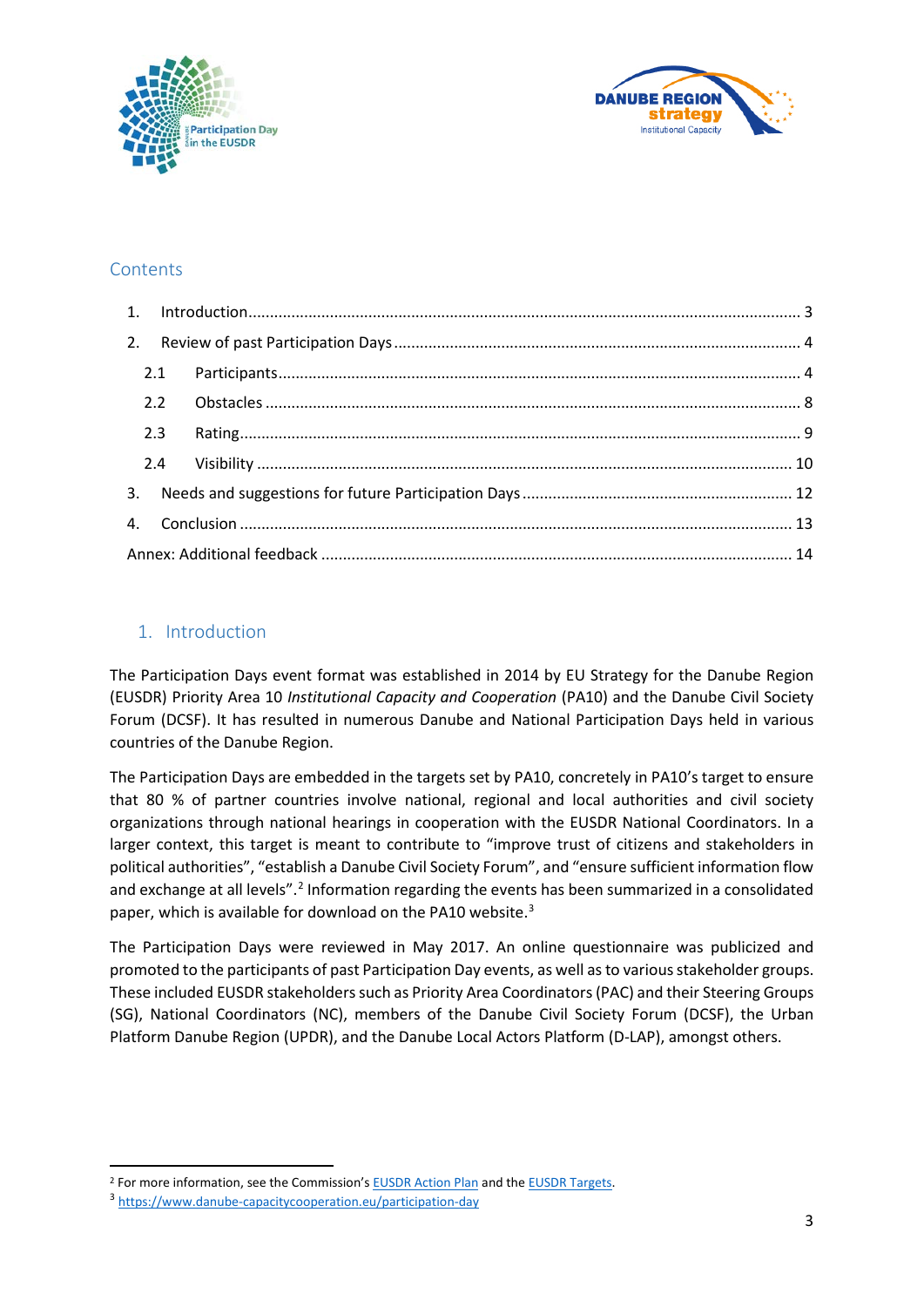



The purpose of the review was to collect input and feedback from the participants and other relevant stakeholders in order to better target future Participation Day events and adapt them to the existing needs and requirements.

The following evaluation of results is based on the 146 responses collected ("respondents"). 80 of the respondents confirmed that they had attended at least one Participation Day event ("participants").

# <span id="page-3-0"></span>2. Review of past Participation Days

#### 2.1 Participants

<span id="page-3-1"></span>Representatives of organisations from the following countries participated in the various Danube or National Participation Day events:



Most participants of the Danube or National Participation Day events consider themselves somehow connected to the EUSDR (58 %), mostly due to their affiliation with the PACs, their Steering or Working Groups, or owing to their membership in D-LAP or DCSF.

A considerable proportion of the participants had already attended more than one Danube Participation Day or more than one National Participation Day.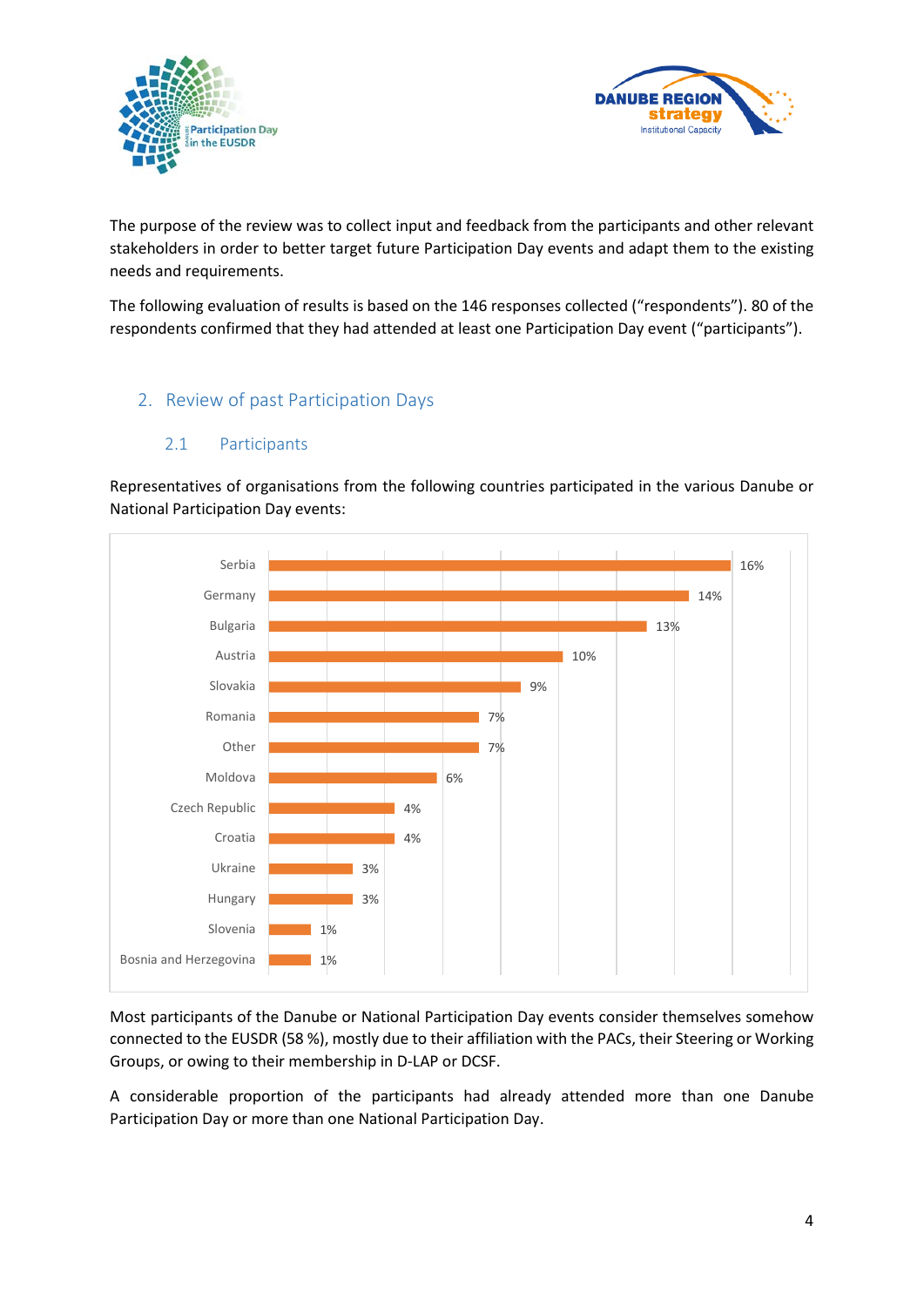





The overwhelming majority (74 %) of the participants that considered themselves connected to the EUSDR has been connected for more than 3 years.



Participants came mostly from NGOs (51 %), followed by local or regional authorities (14 %), academia (14 %) and national authorities (10 %). The NGOs present at the Participation Day events covered a broad thematic spectrum: The sectors people and skills, institutional capacity & cooperation, and knowledge society were the most strongly represented sectors. Other represented sectors include environmental risk, culture and tourism, and competitiveness of enterprises, biodiversity and landscapes, social services, and child protection, just to name a few. A significant share of these NGOs (about 60 %) labelled themselves as international or national umbrella organisations.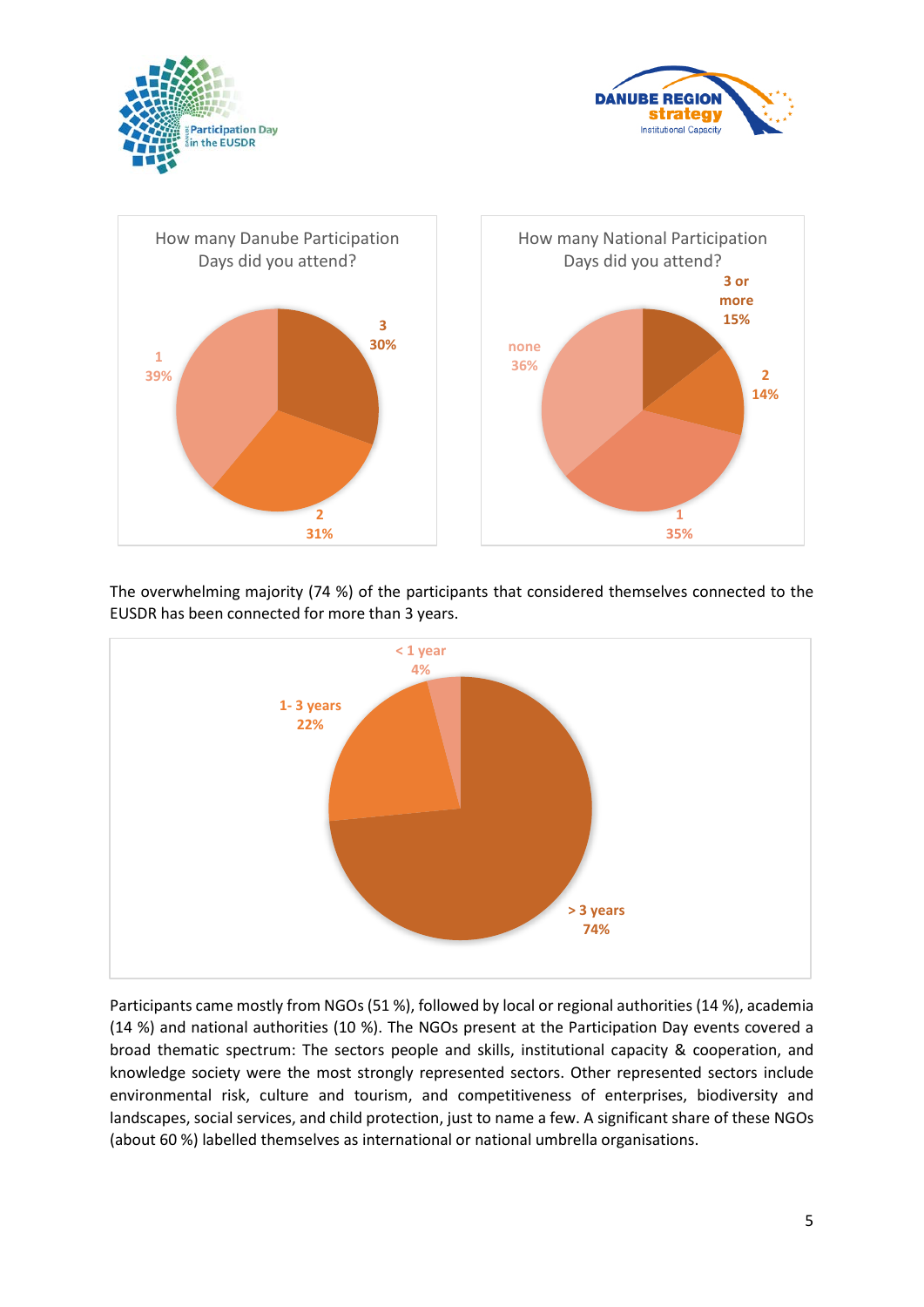







The NGOs that labelled themselves as belonging to "other" sectors listed the following assignments: Sustainable energy, water quality, social services, child rights and minority rights (about 3 % each), security, migration and integration, animal welfare, humanitarian aid and development, and fire fighting, amongst others.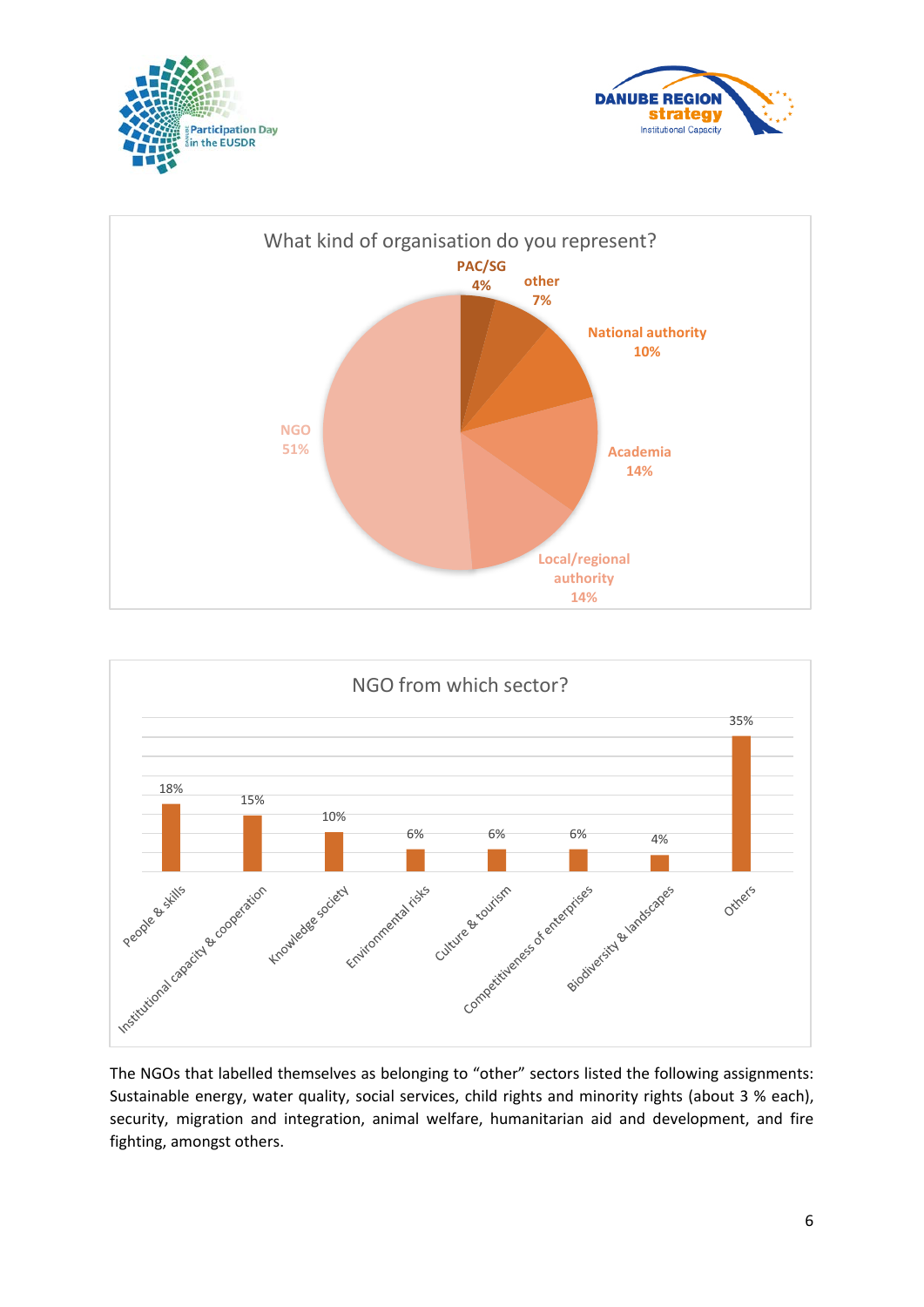





The respondents that did attend one or more Participation Day events frequently described their participation as "active" (e.g. presentation of a project): 32 % asserted this, while 60 % labelled their role as "regular participation". The remaining 8 % found themselves in the roles of organisers or coordinators. Most of the respondents had participated in the 2<sup>nd</sup> and 3<sup>rd</sup> Danube Participation Day in Ulm and Bratislava respectively:



In addition to the listed Participation Day event, most Participation Day attendees (60 %) had also participated in an EUSDR Annual Forum.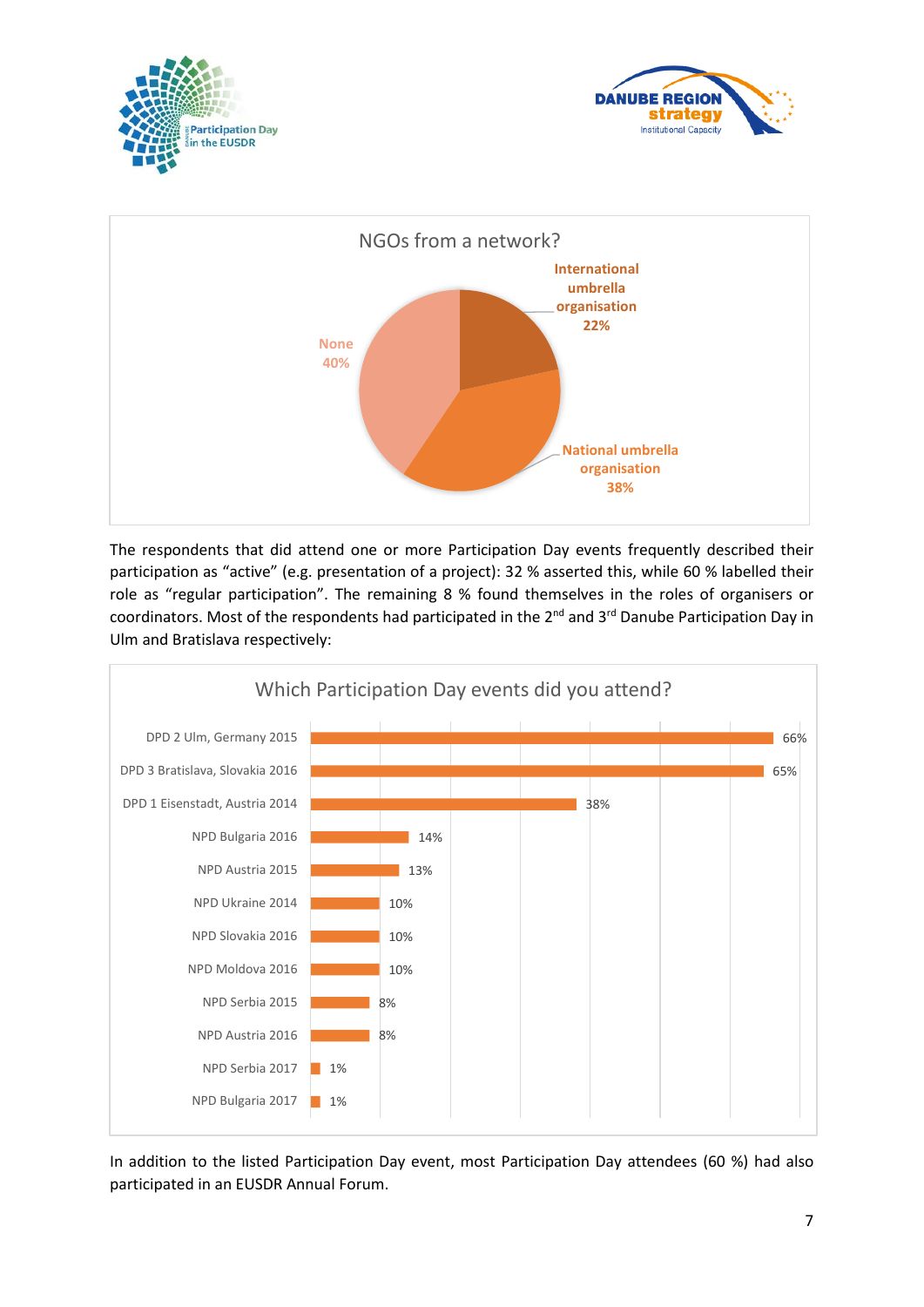



#### <span id="page-7-0"></span>2.2 Obstacles

Some respondents stated that they had wished to attend a Participation Day event, but had been unable to do so for various reasons. The most frequently identified reason was a lack of resources (41 %), followed by unfortunate timing (38 %). Other reasons, such as translation services not being available, were perceived as much less of an obstacle. Some potential attendees stated that they had not been informed or that they did not receive an invitation on time.

<span id="page-7-1"></span>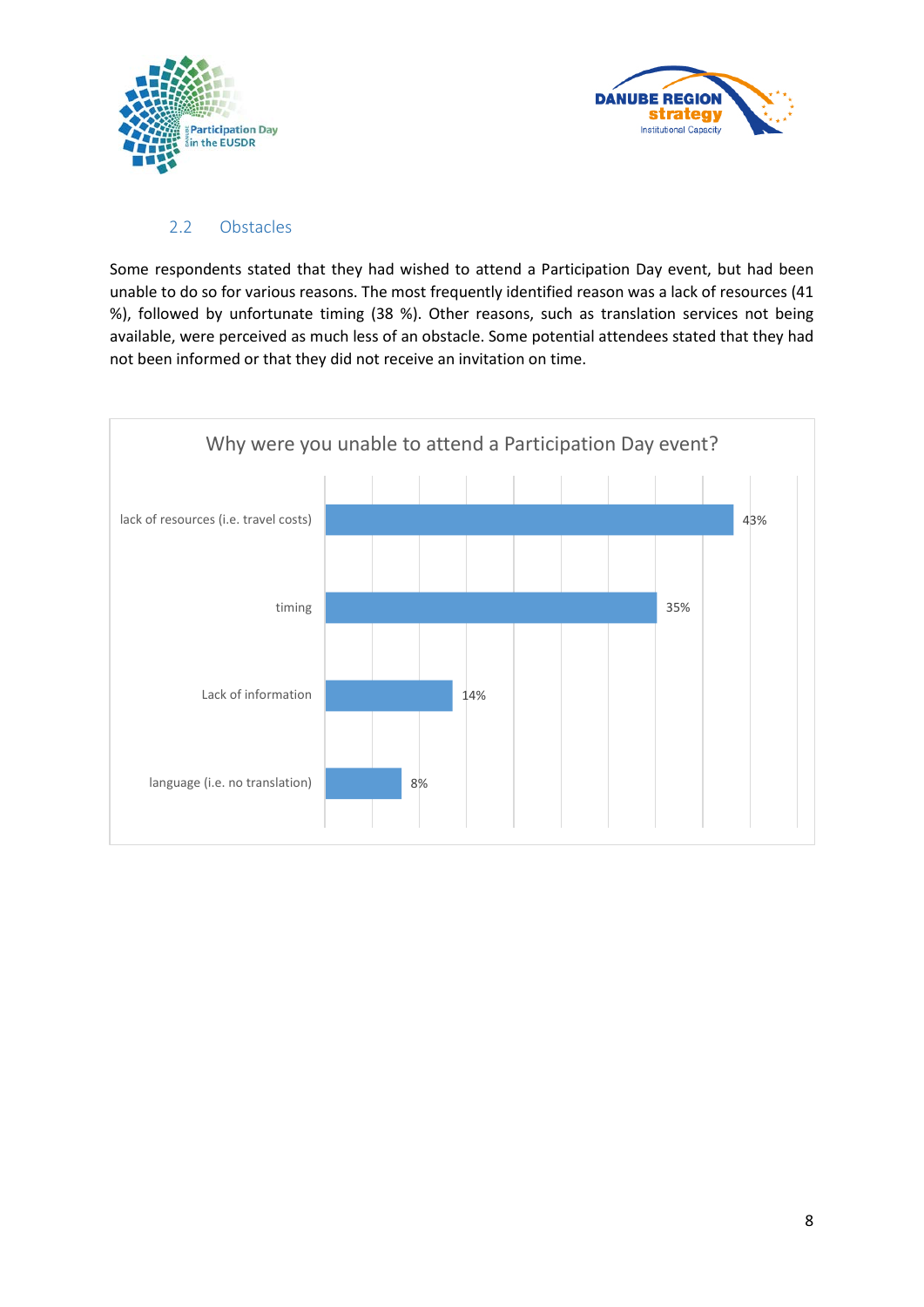



## 2.3 Rating

The average rating that participants provided for the Participation Day events they attended amounts to 2,1 on a scale from 1 ("very well suited") to 4 ("not well suited"). A majority of 66 % of the participants was thus of the opinion that the Participation Day event they attended was very well or well suited to their needs.



The participants were also asked how the Participation Days could be adapted to better match their needs. In response, more than half of the respondents agreed that more opportunities for exchange with other actors (61 %) and more best-practice examples (56 %) would be needed. Exactly half of the participants also named more room for hands-on project development as a need for future Participation Days. Another request included the participation of more high-level keynote speakers (17 %). Other input concerning the adaption of future Participation Day events included more time allocated to all EUSDR priorities, a more active involvement of national institutions, further usage of results by decision-makers and a focus on team building, leadership skills and better communication (each named only once).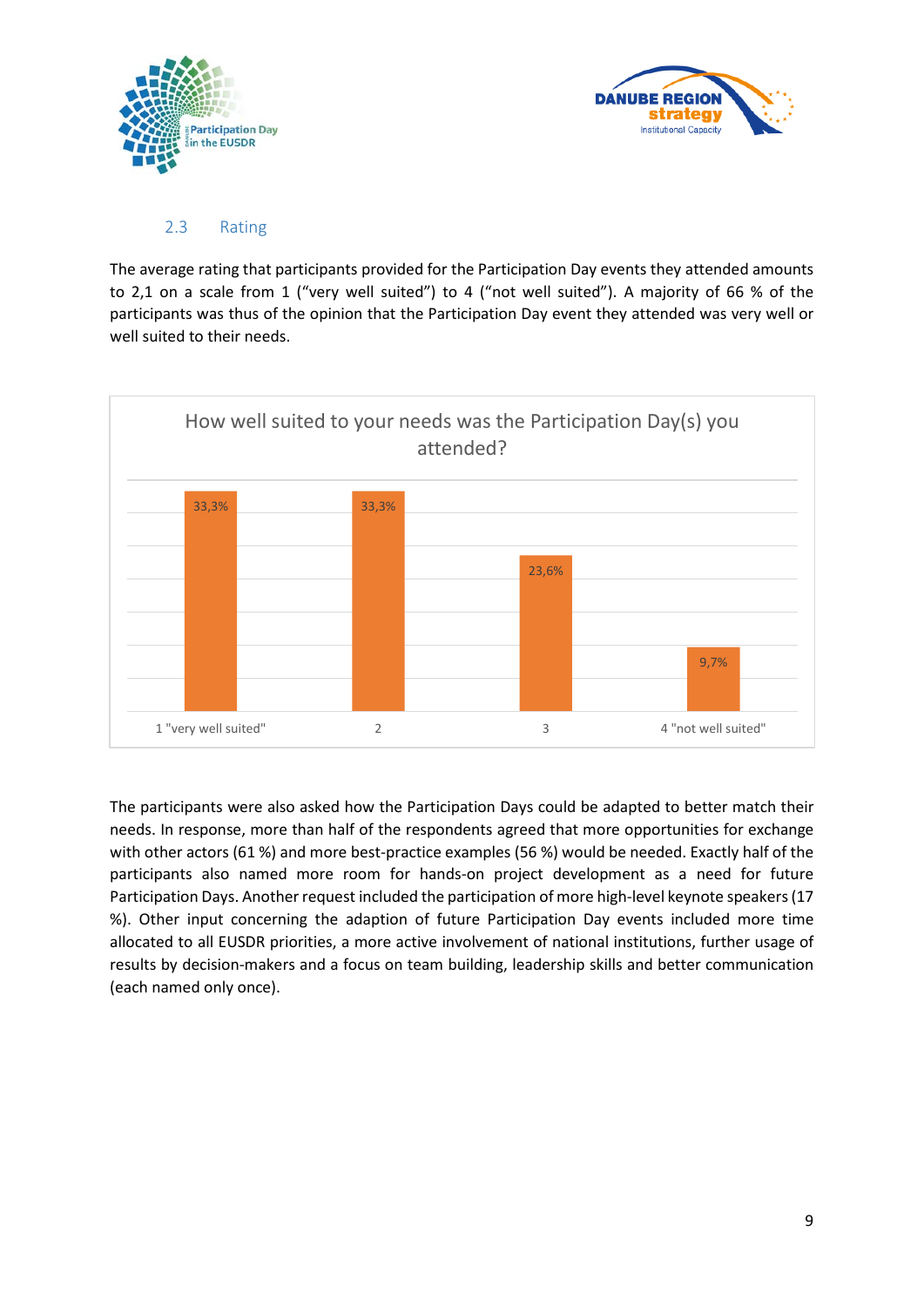



#### <span id="page-9-0"></span>2.4 Visibility

Amongst the respondents of the questionnaire, 16 % stated that they had not heard about the Danube Participation Day events before.

The respondents who had heard about it before, listed predominantly (54 %) information via email (i.e. being part of a mailing list) as their source of information. Other important channels of dissemination include the EUSDR website (30 %), the PA 10 website, and the respondents' membership within the PA10 Steering Group (19 % each). The website of the EUSDR Annual Forum was listed by 16 % of respondents. Other mentions include the Danube Civil Society Forum, the Civic Participation Forum Bulgaria, the LADDER project (Local Authorities as Drivers for Development Education and Raising awareness), D-LAP, and membership in other PA's Steering Groups.





\* multiple answers possible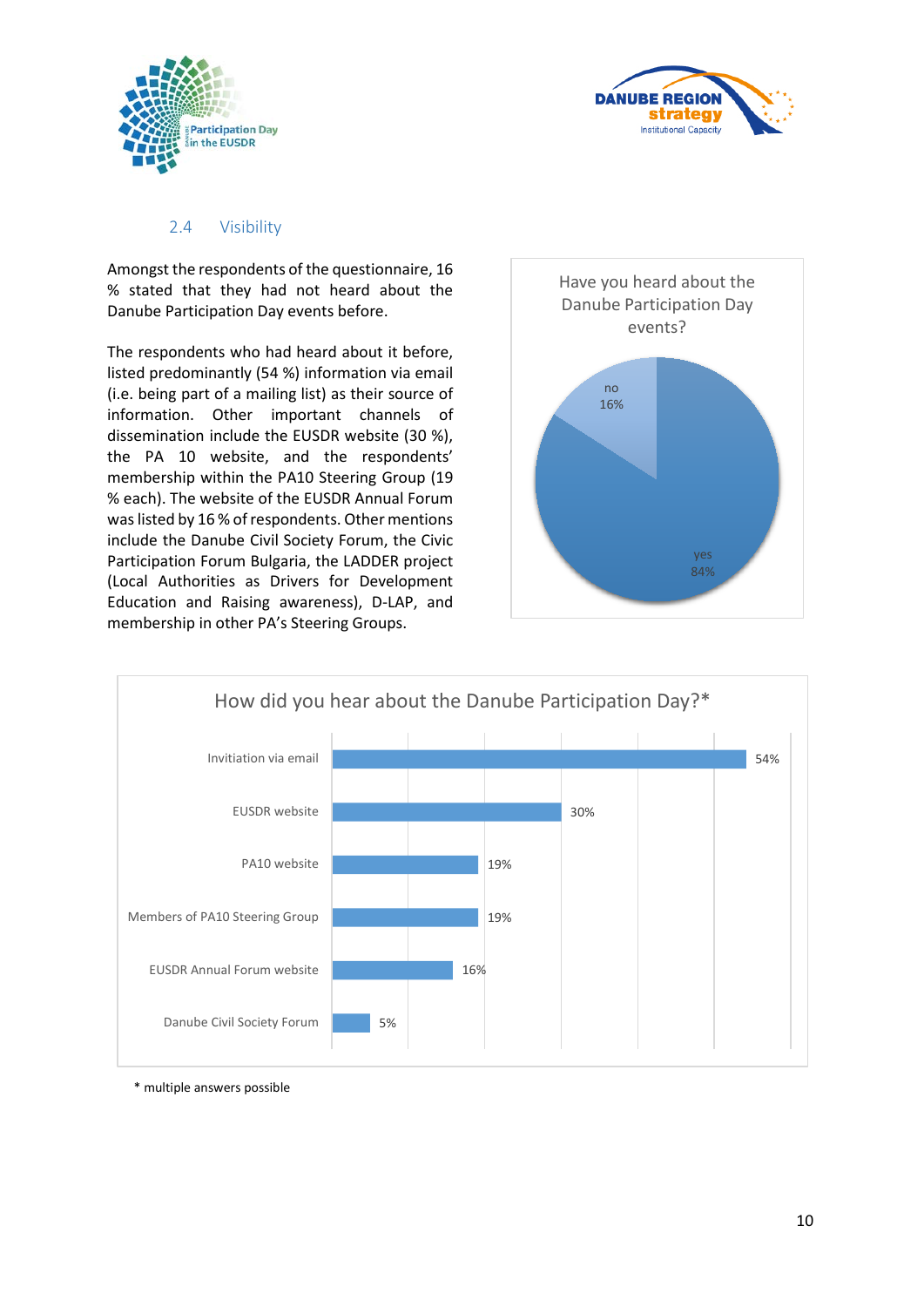



When asked whether there was a National Participation Day in their country of origin, a significant share of respondents recorded that they did not know (24 %) or provided no answer (17 %).

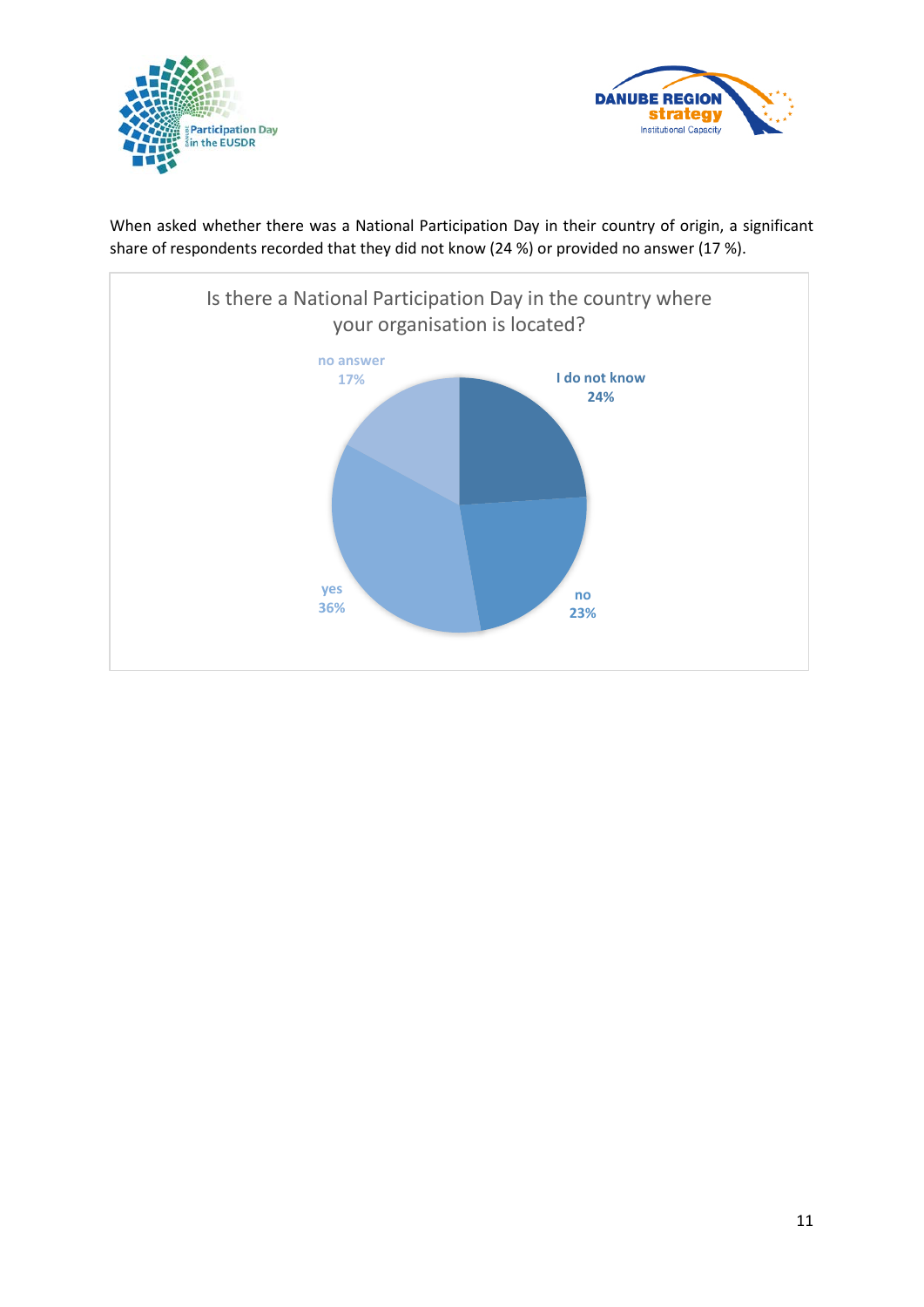



# <span id="page-11-0"></span>3. Needs and suggestions for future Participation Days

When asked to state their preference for the content-based orientation of future Participation Days, respondents clearly favoured a more practical approach for concrete project development over a strategic focus. On a scale from 1 ("strategic / political forums") to 5 ("practical working groups"), responses amounted to an average rating of 3.8. More than 60 % of the respondents thus expressed their preference for a rather more practical orientation, as can be seen in the figure below.



Respondents' inputs regarding the better implementation of EUSDR targets and actions also included open feedback. The following needs and wished for future Participation Days<sup>[4](#page-11-1)</sup> were mentioned:

- Improved **communication** strategy, more publicity and better information flow informing about the Participation Day events
- Stronger focus on practical working groups offering **concrete support for project development**, including tools for partner search and funding opportunities
- Stronger Focus on fostering **dialogue** and networking amongst participants, also in between Participation Day events.
- More **participatory** approach for the composition and set-up of future Participation Day events
- Fostering participation at national level to ensure **political commitment**
- **Considering a thematic focus** of Participation Day events

<span id="page-11-1"></span> <sup>4</sup> This question does not differentiate between Danube Participation Days and National Participation Days.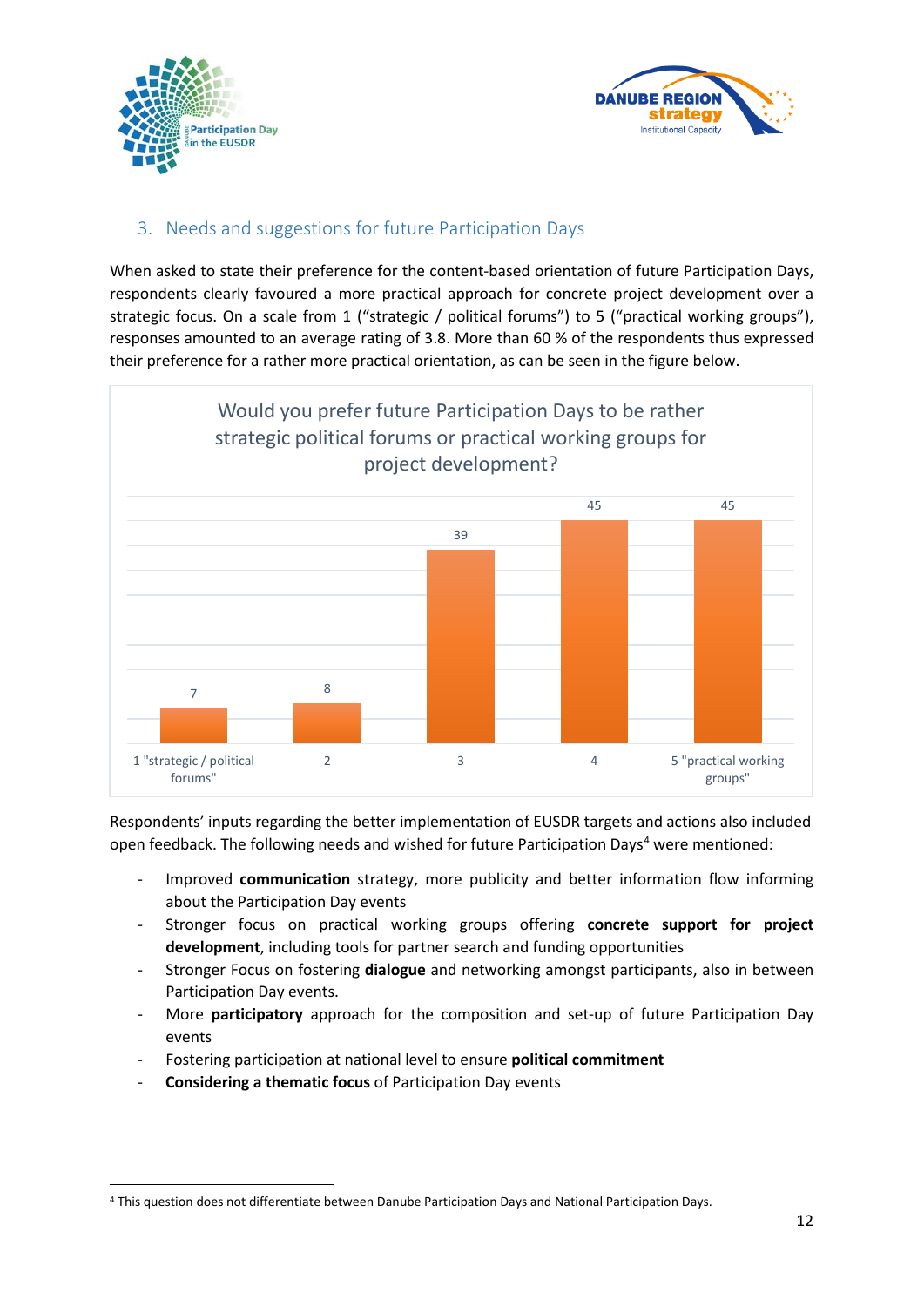



- Supporting more participation of **NGOs and Civil Society** in the Participation Day events
- Considering a clearer definition and communication of the **aim of Participation Day events**
- Further support capacity building for project development

Additionally, the respondents provided some feedback and suggestions directed at the general implementation of the EUSDR. The feedback mainly addressed the following topics:

- Focus on fostering **ownership** of the EUSDR amongst participants to promote increased responsibility for the Strategy's outcomes, i.e. by supporting project initiatives
- Improved **communication** strategy, publicity, information flow and visibility to include and involve all relevant actors in the Participation Day events, to address new players and to support closer interaction with the public
- Focus on fostering **political commitment** by taking steps to further include and involve the national level
- More **financial support** for projects and dedicated funds

A more detailed list of the respondents' inputs is attached to the present review (see Annex).

# <span id="page-12-0"></span>4. Conclusion

Overall, the Participation Day events are well received among the respondents. As intended, most participants of the past Participation Days represented NGOs from various sectors. While most attendees assert that the events are well matched to their needs, a majority of them see the future of the Participation Days rather as practical working groups than as strategic fora. The respondents specifically stress the need to improve communication of the Participation Day events, while focussing on fostering dialogue and increased ownership by developing future Participation Day events in a participatory manner.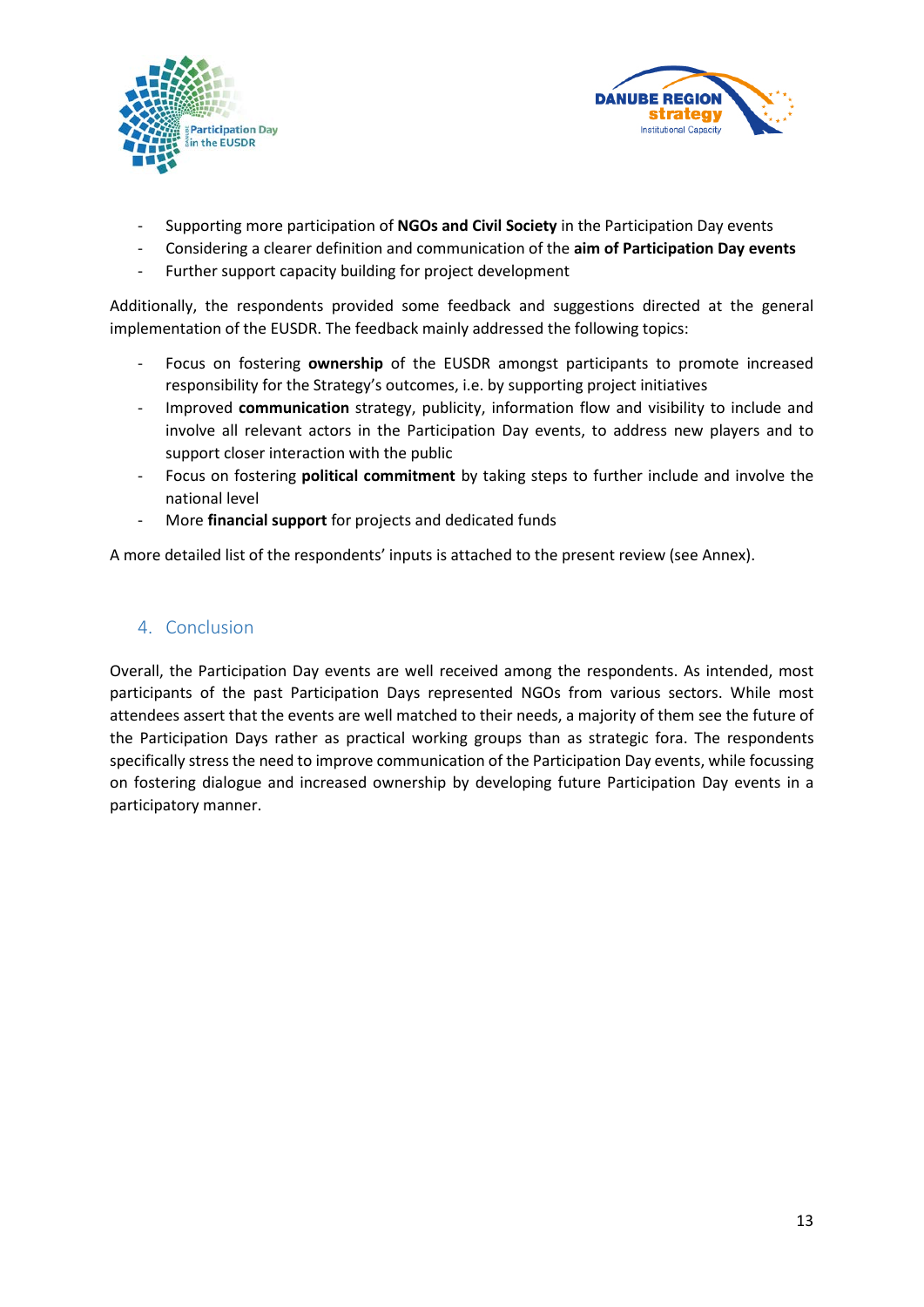



# <span id="page-13-0"></span>Annex: Additional feedback

The following additional feedback was provided by the respondents of the Participation Day questionnaire regarding their needs and wishes:

### 1. Related to the Participation Days

- More dialogue with all participants
- More information
- Balanced participation of all PAs
- Less politics
- Diversification of Participation Days attendance
- More practical working groups
- Broad civil society participation
- More room for best-practice exchange (in plenum)
- Use Participation Days to raise awareness of EUSDR opportunities
- More regular contact between Participation Day events
- More clearly defined aim of Participation Days (connect players in the field -> more space where this can happen; strategic -> people that are able to take decisions are present)
- Smaller strategy gathering before or after the Participation Day
- More participatory instead of a classical keynote event with some workshops -> an alternative tool which could be used is the Art of Hosting (participatory leadership)
- Less governmental organisations
- More publicity for Participation Days
- More regard for NGO participation
- Focus on minorities (e.g. Roma)
- More resources allocated to organise Participation Days and follow up activities for NGOs
- Should be seen as a continuous process, with follow up activities for each EUSDR priority

# 2. Related to the implementation of the EUSDR

## 2.1 Communication

- Extremely active communication strategy
- Easy language
- More useful information about the main objectives of the EUSDR and the existing projects
- More interaction with public
- Practical opportunity for new players to join
- More communication between the actors in the different countries
- More focused information days, for example focused only on one priority area with presentations of projects
- More communication between Annual Forums
- Better presence in the media to spread the idea more widely
- More involvement of the public
- Better responsiveness on behalf of the institutions towards the issues raised by citizens and civic organizations
- More information about EUSDR spread at national and at local level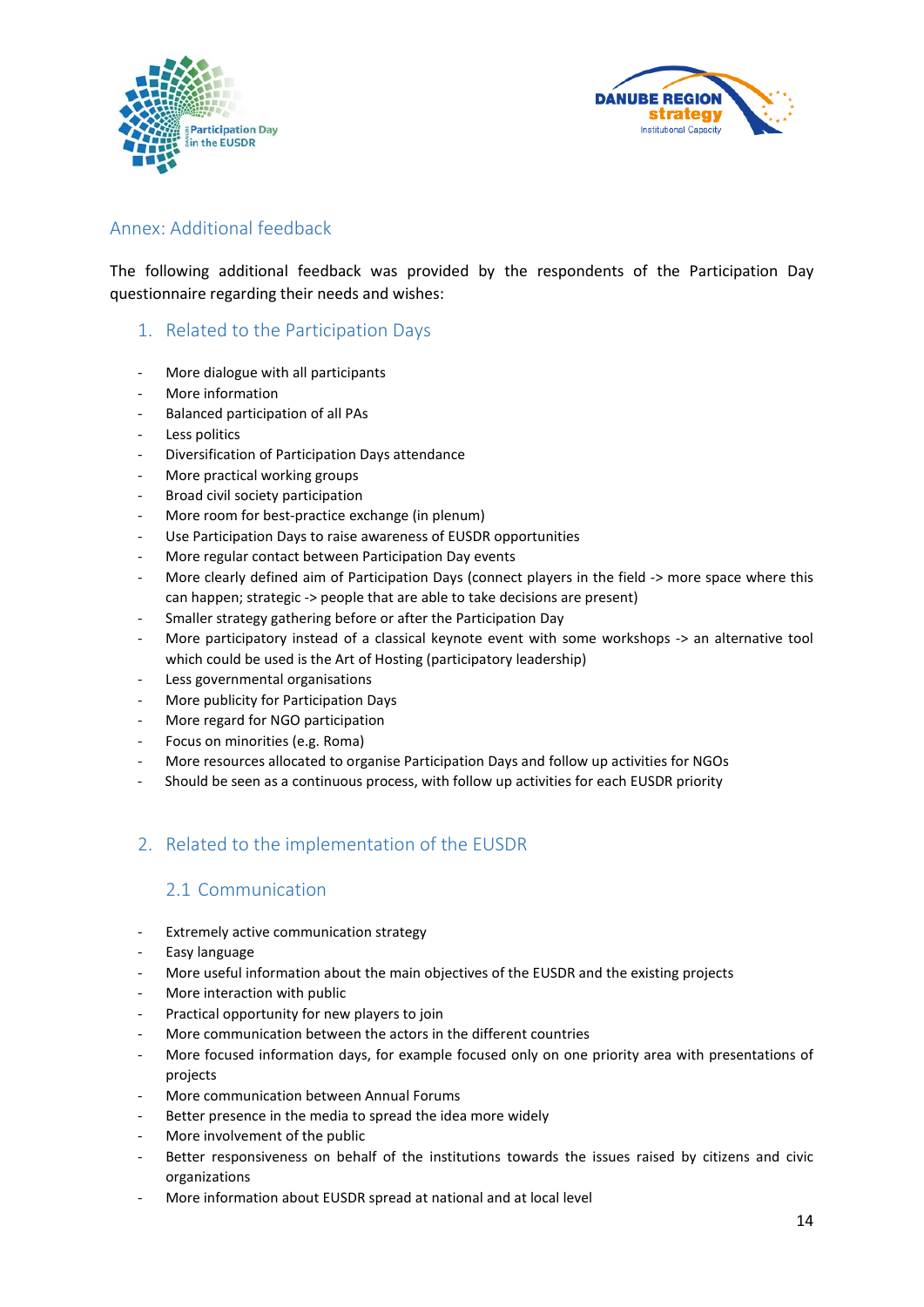



- Closer cooperation, more direct contacts and exchange activities to be better informed
- Visibility and sharing information
- To involve people directly first to discussion to define problems and then in real actions to achieve targets and aims
- Make EUSDR targets and actions more popular among different groups
- Better and more intensive communication of stakeholders, improved coordination and local focus ("field work")
- Exchanges and learning from each other (Priority Area Coordinators, Steering Group Members, Working Groups, project leaders) e.g. via regular meetings organized by the future Danube Strategy Point, but also during National Participation Days

# 2.2 Financing

- More financing for project implementation
- Grant schemes
- Specific EUSDR financial tool for international projects in the area of education
- More tailored financial instruments
- More opportunities to apply for research grants in the strategic areas of EUSDR
- Concrete support for the realization of applicable projects, support in finding adequate (and experienced) project partners, and offering opportunities for matching potential partners
- More financing specifically for NGOs within the Danube Transnational Programme
- Practical tools for project generation and financing
- More money in the Danube Transnational Programme
- Better focused calls for projects in accordance with the EUSDR priority areas and a better financial support for these projects
- Financial coverage of the EUSDR initiatives (national/international)
- Dedicated funds
- Better alignment of resources and actors
- Financial support also for smaller projects (continuation of the Technical Assistance Facility TAF-DRP and other funds)

# 2.3 Governance

- More involvement of key actors
- Closer connection to official representatives of the countries
- System support of governments and respective ministries from the region
- National leader who once in a while gathers EUSDR participants for short brain storming session. This will be a constant reminder and emotional support capable of keeping people focused on the implementation and achievement of the goals of EUSDR.
- Reach more and different groups of people for their feedback at a national level
- More and adequate action by member state
- Strengthen and empower the networks that were formed in the context of the EUSDR
- Growing institutionalisation of the Strategy
- Efficient involvement of local public and sectoral authorities through attraction of best practices in different domains of environmental management and on this base to develop project proposals
- Stronger Priority Area Coordinators